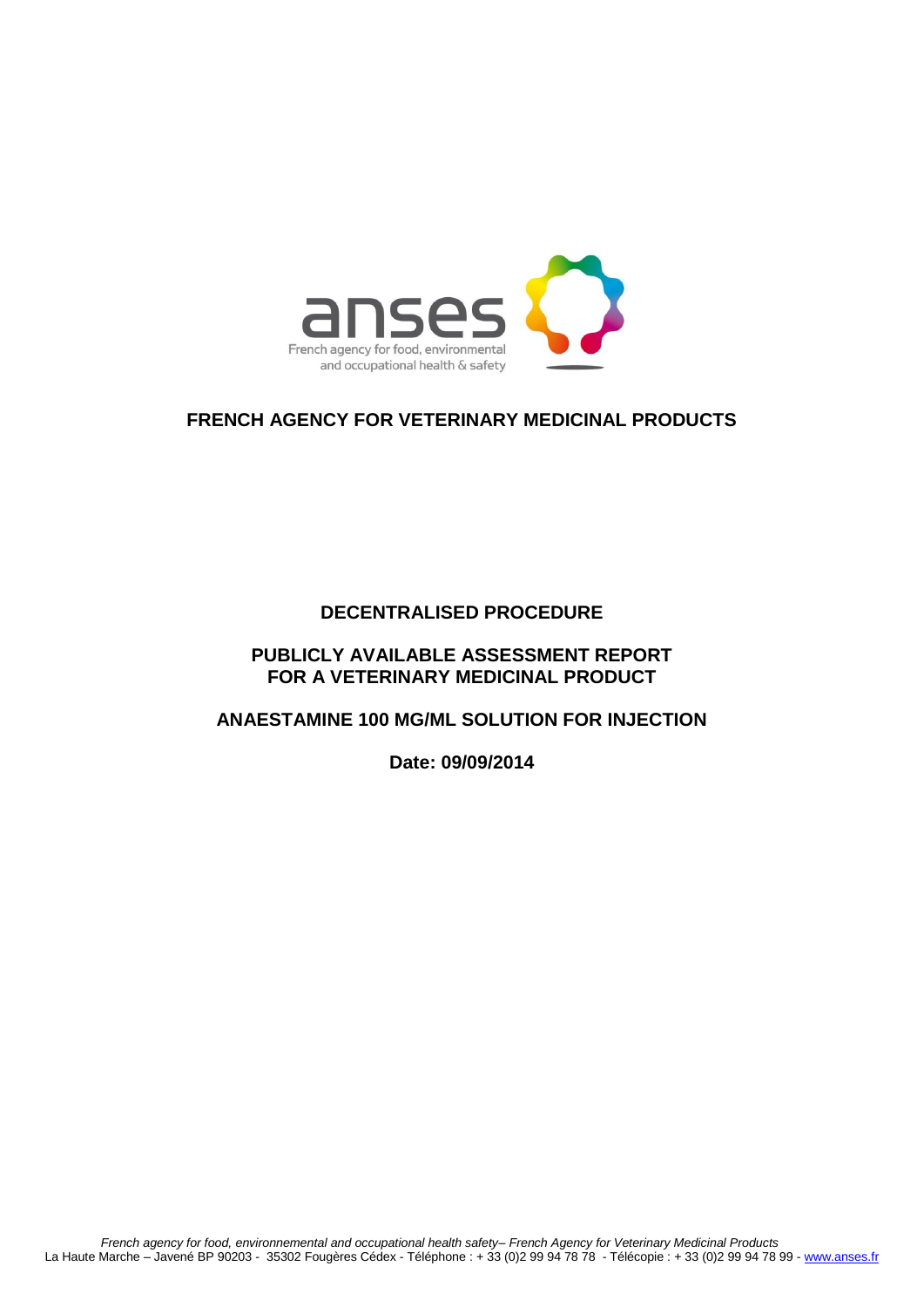## **MODULE 1**

## **PRODUCT SUMMARY**

| EU Procedure number                       | FR/V/0262/001/DC                                                                                                          |
|-------------------------------------------|---------------------------------------------------------------------------------------------------------------------------|
| Name, strength and<br>pharmaceutical form | ANAESTAMINE 100 MG/ML SOLUTION FOR<br><b>INJECTION</b>                                                                    |
| Applicant                                 | LE VET BEHEER BV<br>WILGENWEG 7, 3421 TV OUDEWATER                                                                        |
|                                           | THE NETHERLANDS                                                                                                           |
| Active substance(s)                       | Ketamine hydrochloride                                                                                                    |
| ATC Vetcode                               | QN01AX03                                                                                                                  |
| Target species                            | Dogs, cats, cattle, sheep, goats, horses, pigs,<br>guinea pigs, hamsters, rabbits, rats, mice.                            |
| Indication for use                        | The product may be used in combination with a<br>sedative for:<br>- Immobilisation<br>- Sedation<br>- General anaesthesia |

# **MODULE 2**

The Summary of Product Characteristics (SPC) for this product is available on the website <http://www.anmv.anses.fr/>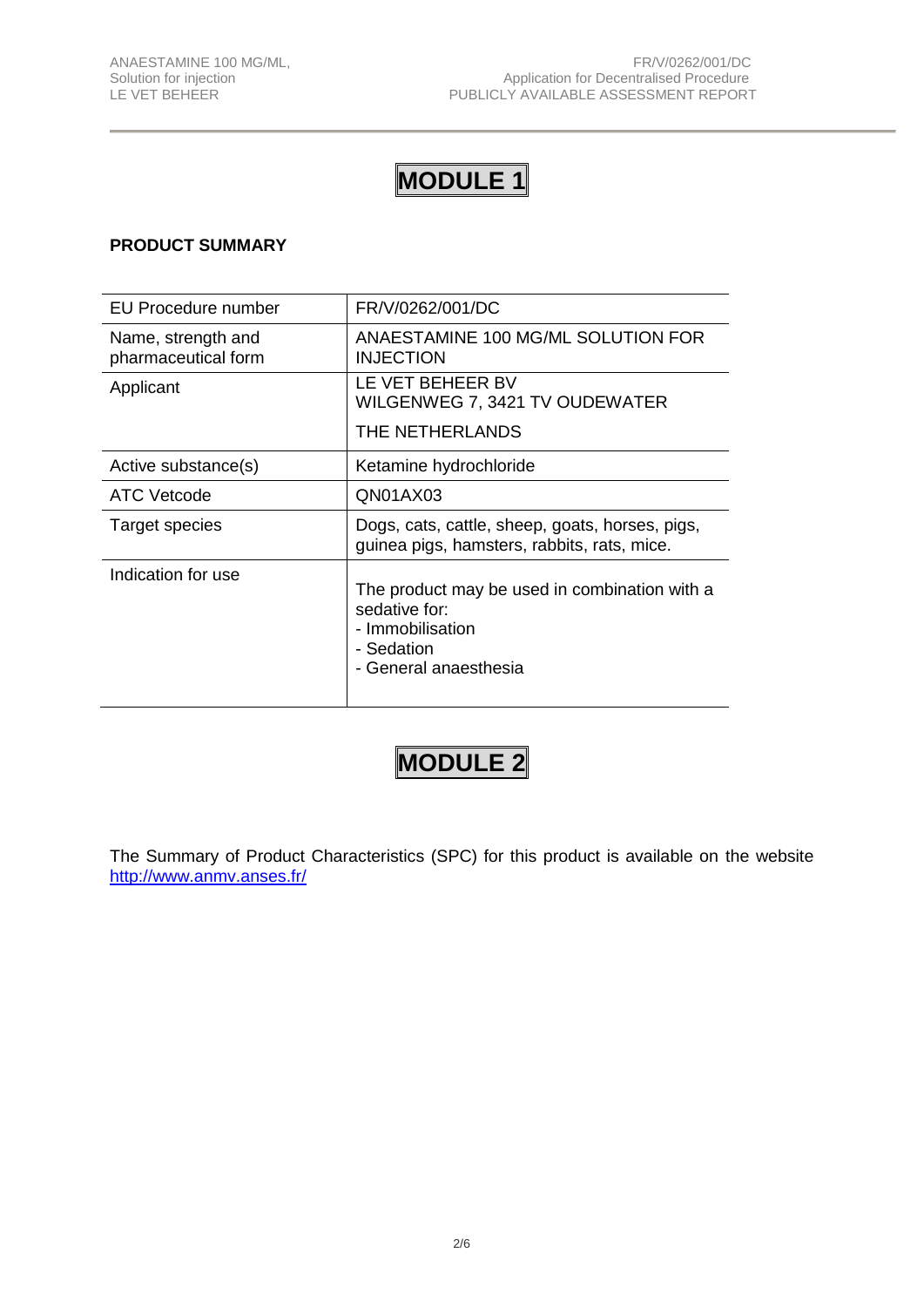## **MODULE 3**

## **PUBLIC ASSESSMENT REPORT**

| Legal basis of original<br>application                           | Generic application in accordance with Article<br>13 (1) of Directive 2001/82/EC as amended.     |
|------------------------------------------------------------------|--------------------------------------------------------------------------------------------------|
| Date of completion of the<br>original decentralised<br>procedure | 18/06/2014                                                                                       |
| <b>Concerned Member States for</b><br>original procedure         | AT; BE; CZ; DK; EE; EL; ES; FI; HU; IE; IS;<br>IT; LT; LU; LV; NL; NO; PL; PT; RO; SE; SK;<br>UK |

## **I. SCIENTIFIC OVERVIEW**

The product is produced and controlled using validated methods and tests, which ensure the consistency of the product released on the market.

It has been shown that the product can be safely used in the target species; the slight reactions observed are indicated in the SPC.

The product is safe for the user, the consumer of foodstuffs from treated animals and for the environment, when used as recommended. Suitable warnings and precautions are indicated in the SPC.

The efficacy of the product was demonstrated according to the claims made in the SPC. The overall risk/benefit analysis is in favour of granting a marketing authorisation.

## **II. QUALITY ASPECTS**

## *A. Composition*

The product contains 100 mg/ml ketamine (as hydrochloride) as active substance, and excipients chlorocresol, sodium hydroxide and water for injections.

The container is a glass vials closed with a bromobutyl rubber stopper. The particulars of the container and controls performed are provided and conform to the regulation.

The product is an established pharmaceutical form and its development is adequately described in accordance with the relevant European guidelines.

## *B. Method of Preparation of the Product*

The product is manufactured fully in accordance with the principles of good manufacturing practice from a licensed manufacturing site*.*

The product is manufactured in accordance with the European Pharmacopoeia and relevant European guidelines.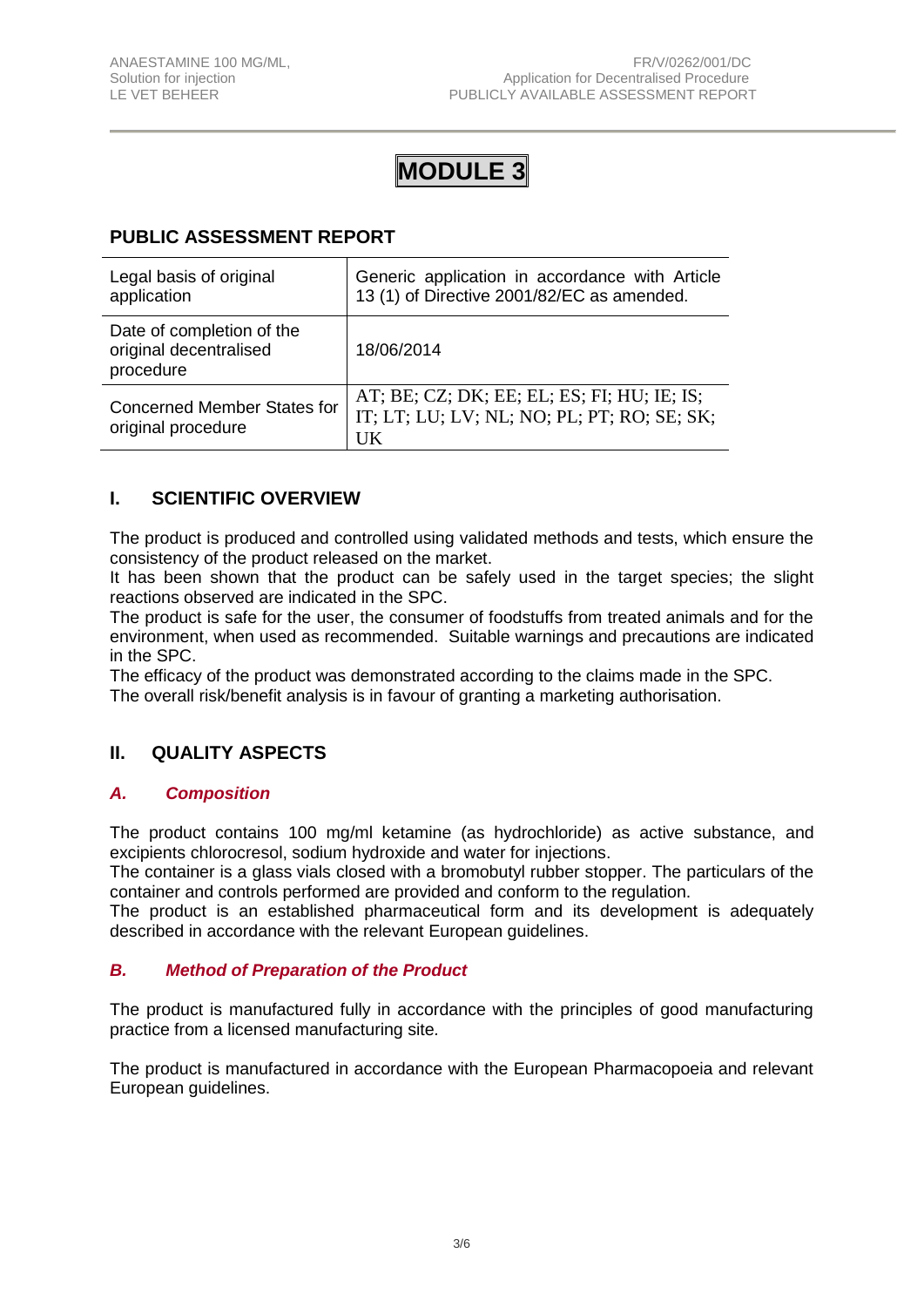## *C. Control of Starting Materials*

The active substance is ketamine, an established substance described in the European Pharmacopoeia. The active substance is manufactured in accordance with the principles of good manufacturing practice.

The active substance specification is considered adequate to control the quality of the material. Batch analytical data demonstrating compliance with this specification have been provided.

## *D. Specific Measures concerning the Prevention of the Transmission of Animal Spongiform Encephalopathies*

There are no substances within the scope of the TSE Guideline present or used in the manufacture of this product*.*

#### *E. Control on intermediate products*

Not applicable.

## *F. Control Tests on the Finished Product*

The finished product specification controls the relevant parameters for the pharmaceutical form. The tests in the specification, and their limits, have been justified and are considered appropriate to adequately control the quality of the product.

Satisfactory validation data for the analytical methods have been provided.

Batch analytical data from the proposed production site have been provided demonstrating compliance with the specification.

## *G. Stability*

Stability data on the active substance have been provided in accordance with applicable European guidelines, demonstrating the stability of the active substance when stored under the approved conditions.

Stability data on the finished product have been provided in accordance with applicable European guidelines, demonstrating the stability of the product throughout its shelf life when stored under the approved conditions.

An in-use shelf-life as detailed on the SPC has been supported by appropriate data.

#### *H. Genetically Modified Organisms*

Not applicable.

#### *J. Other Information*

Not applicable.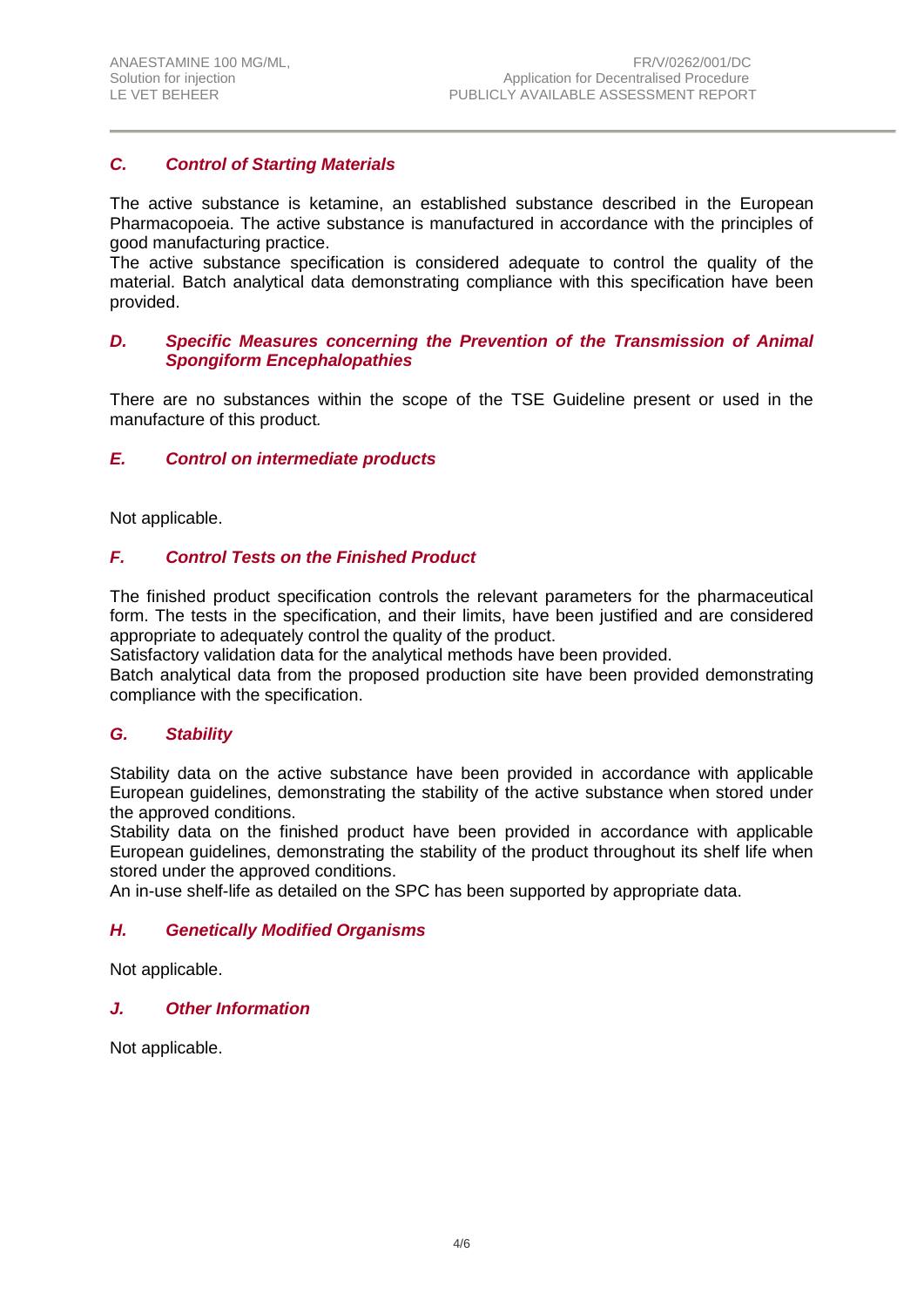## **III. SAFETY AND RESIDUES ASSESSMENT (PHARMACO-TOXICOLOGICAL)**

## *III.A Safety Testing*

## *Pharmacological Studies*

As this is a generic application submitted according to Article 13 (1) of Directive 2001/82/EC as amended and bioequivalence with the reference product can be assumed because of the nature of the product, results of pharmacological studies are not required.

The pharmacological aspects of this product are identical to the reference product.

## *Toxicological Studies*

As this is a generic application according to Article 13, and bioequivalence with a reference product has been demonstrated, results of toxicological tests are not required.

The toxicological aspects of this product are identical to the reference product.

#### *User Safety*

The applicant has provided a user safety assessment in compliance with the relevant guideline.

Warnings and precautions as listed on the product literature are adequate to ensure safety to users of the product.

## *Ecotoxicity*

The applicant provided a first phase environmental risk assessment in compliance with the relevant guideline which showed that no further assessment was required.

#### *III.B Residues documentation*

#### *Residue Studies*

No residue depletion studies were conducted.

#### *MRLs*

#### **a. active substances**

The active substance, ketamine, is included in table 1 of the MRL regulation 37/2010, without ADI, as follows: